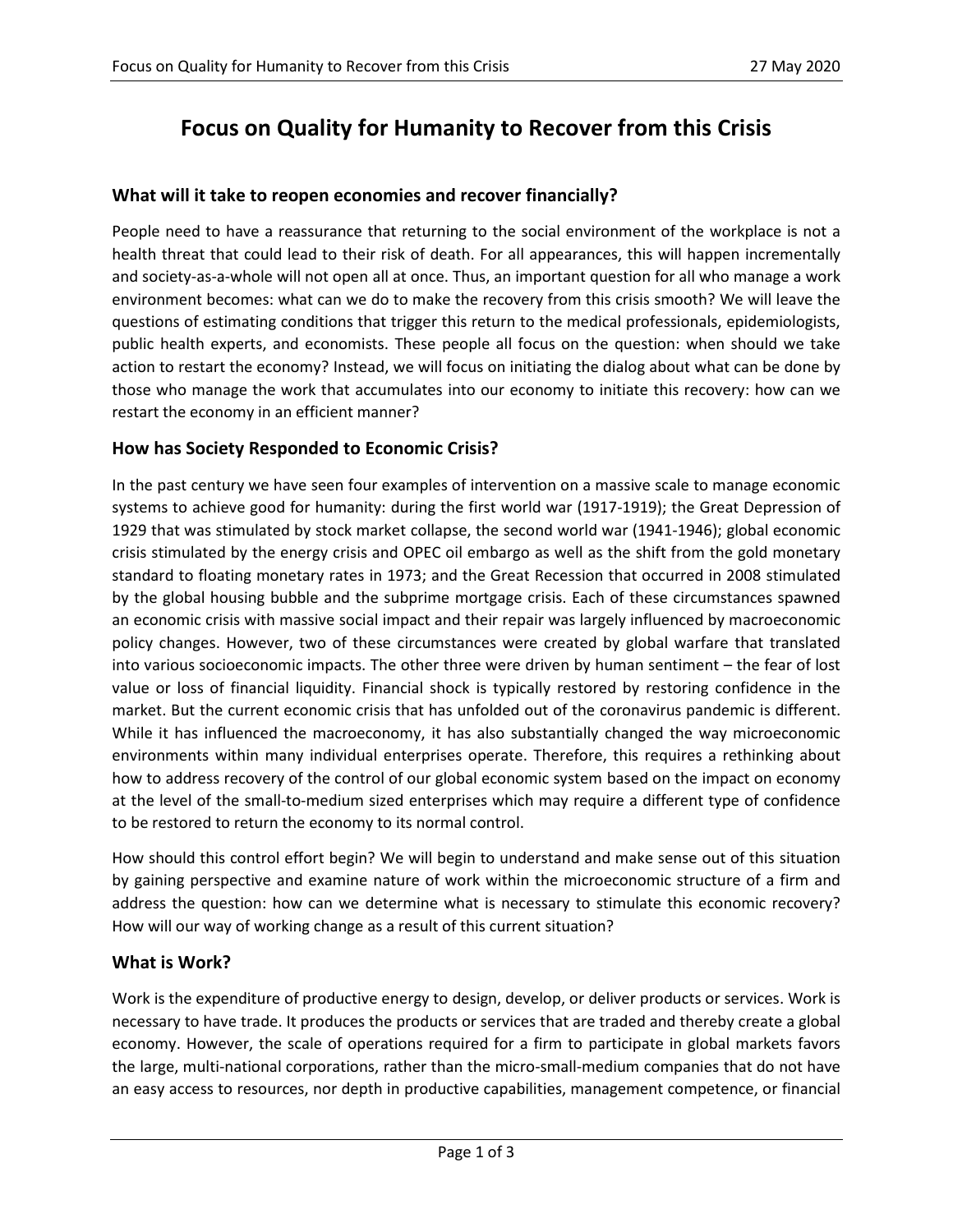resources to manage effectively in times of turbulence. While this pandemic has affected all firms in a similar way, these impacts on smaller organizations will be much more difficult to reverse as these are more burdensome and institutional in structure and therefore cannot be readily overcome. However, all organizations can find a similar path forward through the application of sound quality practices that will sharpen their capabilities to manage without further loss and friction on their infrastructure.

When work is performed with good quality, then losses from time lags, material leakage, or constraints that produce managerial friction are reduced thereby inhibiting inefficiency and waste. The economic benefit of such quality work is that the financial system becomes more effective. However, when work is not performed this way, then a value loss to society is generated. But, even when this system operates well, there is a need to distribute financial benefits in an equitable way for society to respond and recover from an economic crisis so that all segments of society can return to normality.

#### **Work Must be Managed!**

Quality work is not the result of serendipity – it must be planned and managed into existence. When a society breaks down, as in the current case of a pandemic, recovery must be managed into existence. The world cannot wait for the random acts of a free market to make independent choices to recover; recovery must be a goal that is achieved through a collaborative effort of humanity which is focused on reestablishing productive systems that achieve quality deliverables which create an ability to distribute equitable prosperity for all of humanity.

This outcome can be achieved if we shift the focus of our financial paradigm from shorter-term results to building long-term strength and resiliency. This implies that investments should be made with a view to increasing future strength rather than delivering quarterly performance. Investments in capacity and capability should deliver benefits that are enduring. Capital investments in systems that are not able to maximize benefits should be avoided. This means that work must be designed for quality outcomes, not just for theoretical productivity gains. Are investments in the future able to deliver on the benefits of a finely tuned productive system: high availability upon demand, high quality output that is right-the-first time, and efficient cycle times that are close to their theoretical capability? Investments must optimize benefits delivered, not deliver sub-optimal performance. Investments should not be wasted as they will become more difficult to obtain in this restrained economic condition.

What are the actions that must be taken to achieve recovery of our productive systems? A proposed set of actions that should be pursued at the level of the firm for all industries include:

- Broken work schedules must be reinstated according to the social priority of the work outcomes that are being produced – health and welfare of society must receive precedence.
- Standardized work must be reestablished and streamlined so that work efforts are focused on doing what produces the most value for society; particularly where the risk of loss of profound knowledge from the elder workforce is severe due to the effects, both realized and potential, of this pandemic.
- Supply chains must be reactivated in a way that is robust to future pandemics and their uncertain risk conditions, so these operations can feed all essential productive engines in the economic system and essential goods and services can be delivered reliably once more.
- Financial resources must be allocated in an equitable way so that the world's resources can become more synergistic and this application can help to regain economic equilibrium for all humankind.